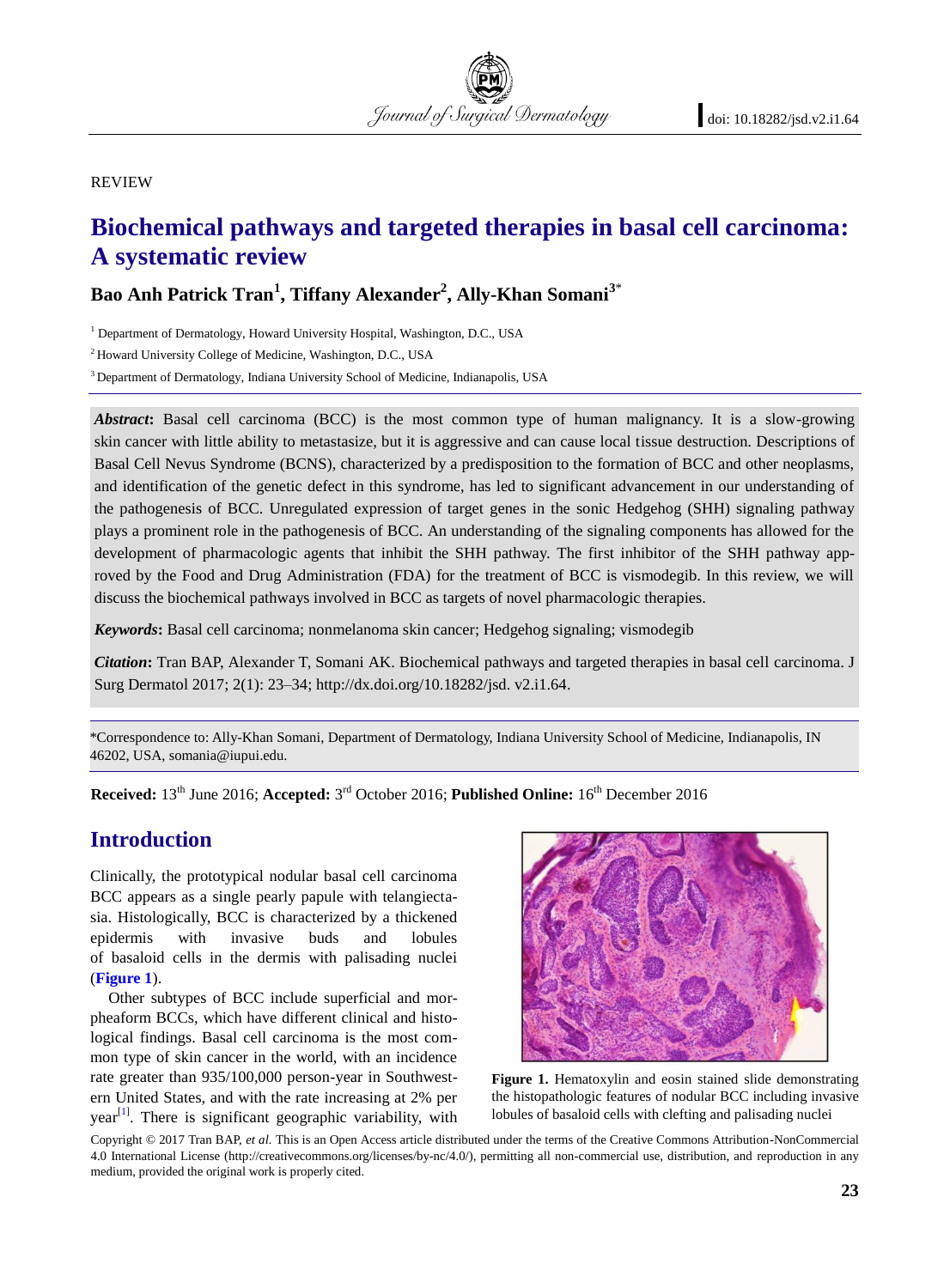the highest rates in Australia with an incidence of > 1,000/100,000 person-year compared to the lowest rates seen in parts of Africa with an incidence of  $< 1/100,000$ person-year. Presumably, this is due to differences in skin pigmentation and ultra-violet (UV) light exposure. Indeed, risk factors related to UV and skin type include fair skin, red hair, blue or green eye color, Northern European ancestry, history of blistering sunburns, history of psoralen and UV-A treatment, exposure to arsenic, ionizing radiation, history of solid organ transplant, and certain genodermatoses $^{[2]}$  $^{[2]}$  $^{[2]}$ . BCC is thought to develop as a result of uncontrolled signaling due to mutations in the sonic Hedgehog pathway.

# **Methods**

The identification of relevant articles was performed using the databases PubMed, CINAHL, and EMBASE in October 2015. Key search terms included "basal cell carcinoma," "vismodegib," and "hedgehog signaling". Language restrictions were not applied. Two reviewers identified potentially relevant studies. Furthermore, the reference sections of review articles were analyzed to harvest further citations.

## **Results**

#### **Hedgehog biochemical pathway**

While important in embryologic development, the Hedgehog (Hh) pathway is considered to be mostly inactive in adults, save for a few important functions such as hair follicle growth $[3]$ , regulation of adult stem cells, and tissue maintenance and repair<sup>[\[4\]](#page-7-3)</sup>. There are three mammalian homologs of the Hh ligand: Sonic Hedgehog (SHH), Indian Hedgehog, and Desert Hedgehog. Hh predominately functions in the skin but all bind its intended receptors with equal affinity<sup>[\[4\]](#page-7-3)</sup>.

The Hedgehog pathway is a network of multiple signaling interactions. The components of SHH signaling that serve as current pharmacologic targets are described in brief below:

1. Hedgehog protein has structural homology similar to a carboxypeptidase but instead of demonstrating hydrolytic activity, it has been found to directly bind to Patched (PTCH), a 12-pass transmembrane receptor located on the cell membrane during telophase at the base of primary cilia<sup>[\[5\]](#page-7-4)</sup>. Hedgehog protein binds as an extracellular ligand in the ligand-dependent pathway<sup>[\[6\]](#page-7-5)</sup>. The Hedgehog pathway uses primary cilium to process its components and amplify the SHH signal $[7]$ . Normally PTCH sits in the cilium, but SHH ligand promotes the exit of PTCH from the cilium<sup>[8]</sup>. PTCH translocates and internalizes, causing the sterol pumps to be turned off.

Oxysterols subsequently accumulate around a G-protein-coupled receptor known as Smoothened (SMO) and removes the inhibitory effect over  $SMO^{[4]}$  $SMO^{[4]}$  $SMO^{[4]}$ .

2. In the absence of SHH, PTCH constitutively inhibits SMO by preventing it from entering the cilium<sup>[\[4\]](#page-7-3)</sup> (**[Figure 2A](#page-2-0)**). This suppresses the initiation of down-stream signaling events<sup>[\[4\]](#page-7-3)</sup>. PTCH also removes oxysterols that were created by 7-dehydrocholesterol reductase, which inhibits the initiation of SMO pathway $^{[4]}$  $^{[4]}$  $^{[4]}$ .

3. SMO is a 7-pass transmembrane G-protein-coupled receptor. It is a key pharmacologic target in Hedgehog pathway inhibition, and its biochemical structure is characterized when bound to a small molecular SMO inhibitor<sup>[\[9\]](#page-7-6)</sup>. When PTCH is no longer in the cilium and inhibition is relieved, SMO and a Glioma-associated oncogene family protein (GLI) enter the cilium $[8]$ . SMO activates GLI, a transcription factor (**[Figure 2B](#page-2-0)**), by moving to the cell membrane of the cilium and cleaving the GLI family of transcription factors from the Suppressor of fused (SUFU) protein, a negative suppressor which prevents the transcription of GLI1 target genes<sup>[\[4\]](#page-7-3)</sup>.

4. GLI binds DNA and activates the transcription of SHH target genes (**[Figure 2B](#page-2-0)**), which are involved in cell proliferation<sup>[10]</sup>. GLI is characterized by a nuclear localization signal that targets it to the nucleus, where it binds to GLI promoters via its repeated zinc finger motifs $[4,11]$  $[4,11]$ . The kinase protein KIF7 positively and negatively regulates the SHH pathway. The promotion of SHH pathway via KIF7 occurs via antagonization of the activity of SUFU and KIF7, and negatively regulates the pathway by inhibiting GLI-dependent transcriptional activation<sup>[\[12\]](#page-8-1)</sup>.

Activation of the Hedgehog pathway has been extensively studied and three different mechanisms have been proposed: Type I ligand-independent signaling is driven by inactivating mutations of PTCH1 on chromosome 9q (**[Figure 2C](#page-2-0)**), or activating mutations of SMO (**[Figure 2D](#page-2-0)**), which leads to constitutive activation of Hedgehog signaling pathway in the absence of the Hedgehog (HH) ligand $^{[13]}$  $^{[13]}$  $^{[13]}$ . Type II ligand-dependent signaling in an autocrine or juxtacrine manner involves the secretion of the HH ligand from the same or neighboring tumor cells which activates the HH pathway. Type III ligand-dependent signaling involves a paracrine manner, in which the HH ligand is secreted from tumor cells. The ligand is received by remote cells in the stroma, which provide signals such as VEGF and IGF back to the  ${\rm tumor}^{\lceil 4 \rceil}$ . The Type I ligand-independent Hedgehog pathway is the proposed mechanism for the pathogenesis of basal cell carcinoma<sup>[\[4\]](#page-7-3)</sup>. The clear role in the pathogenesis of basal cell carcinoma came from the studies of patients with genetic predispositions for developing BCC.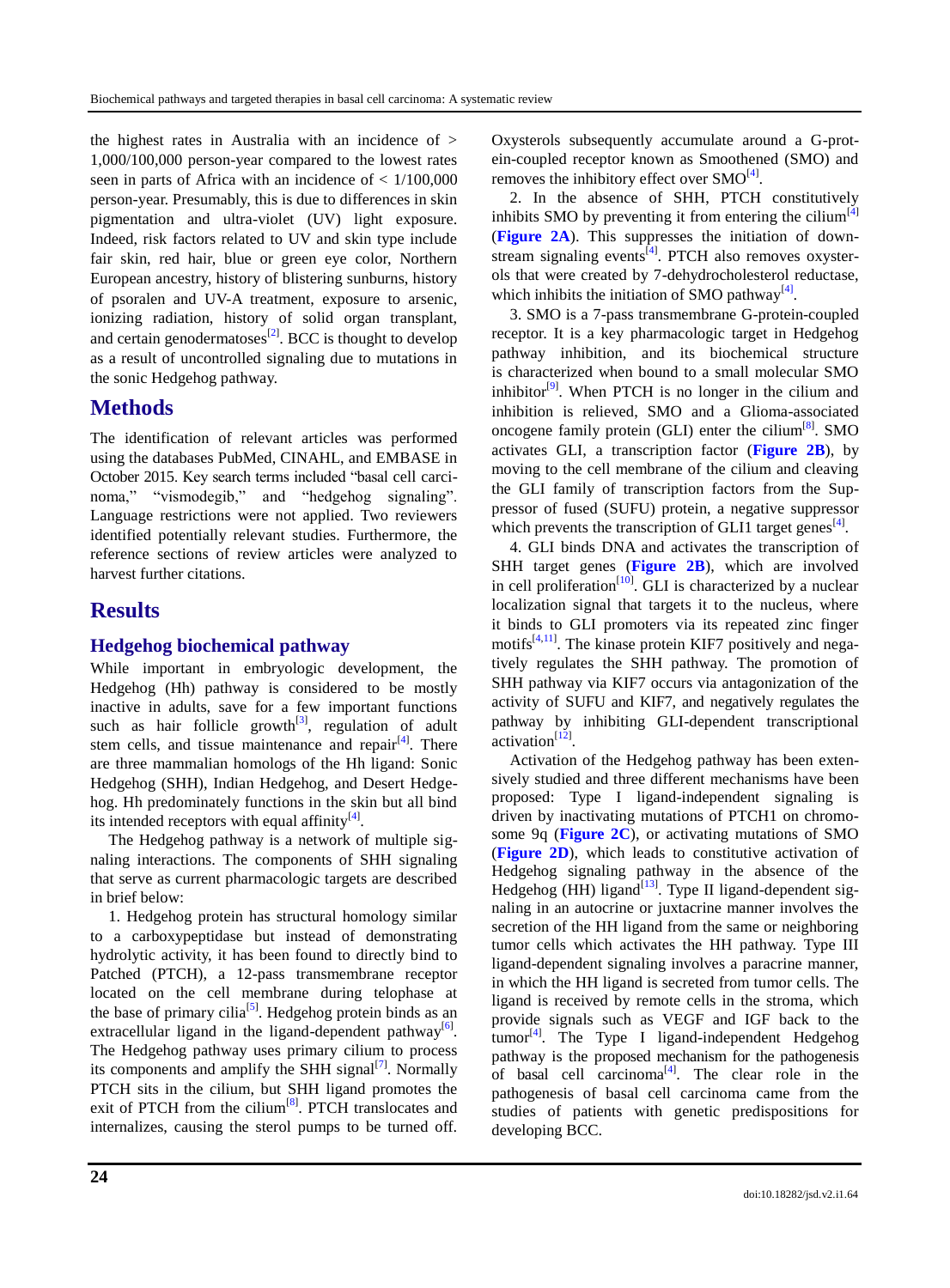<span id="page-2-0"></span>

**Figure 2.** Simplified Hedgehog signaling pathway demonstrating Hedgehog signaling in physiologic and oncogenic states. **(A)** In the absence of SHH ligands, PTCH1 is located in the primary cilium and inhibits the activity of SMO. The GLI proteins together with GLI2 and GLI3 are phosphorylated by protein kinases such as PKA. SUFU inhibits GLIs in the cytosol which leads to its proteolytic cleavage to generate the repressor forms GLI2R and GLI3R. **(B)** In the presence of SHH ligand, PTCH1 exits the primary cilium, and SMO accumulates. The activation of SMO results in the dissociation of the GLI–SUFU complex and the transportation of activated GLI2 and GLI3 proteins to the nucleus. Activated GLI promotes expression of SHH target genes. **(C)** Loss-of-function mutation of PTCH results in unregulated SMO signaling and promotes tumor formation. **(D)** Gain-of-function mutation of SMO results in constitutive expression of SHH target genes, promoting tumor formation.

#### **Genodermatoses**

BCC is a prominent feature of several genetic syndromes (**[Table 1](#page-2-1)**):

1. Basal Cell Nevus Syndrome (BCNS), also known as Gorlin syndrome, features multiple aggressive basal cell carcinomas, odontogenic cysts, skeletal abnormalities, ectopic calcifications, facial milia, coarse facial features, and palmoplantar pits<sup>[\[14\]](#page-8-3)</sup>. It follows an autosomal-dominant inheritance pattern, and is caused by mutations in the Patched (*PTCH*) tumor suppressor gene on chromosome  $9q22.3^{[15]}$  $9q22.3^{[15]}$  $9q22.3^{[15]}$ . Presumably, a germline PTCH alteration increases the chances of a Second hit" mutation to cause loss of heterozygosity and loss of PTCH function. Without PTCH suppression, SMO has unchecked downstream signaling, which is thought to aid in the development of basal cell carcinoma.

<span id="page-2-1"></span>2. Xeroderma pigmentosum (XP) features heightened photosensitivity of the skin resulting in BCC and other skin neoplasms, premature skin aging, ocular manifestations such as photophobia and cataract development, and neurologic manifestations such as microcephaly and sensorineural hearing  $loss^{[16]}$  $loss^{[16]}$  $loss^{[16]}$ . It is inherited as an autoso-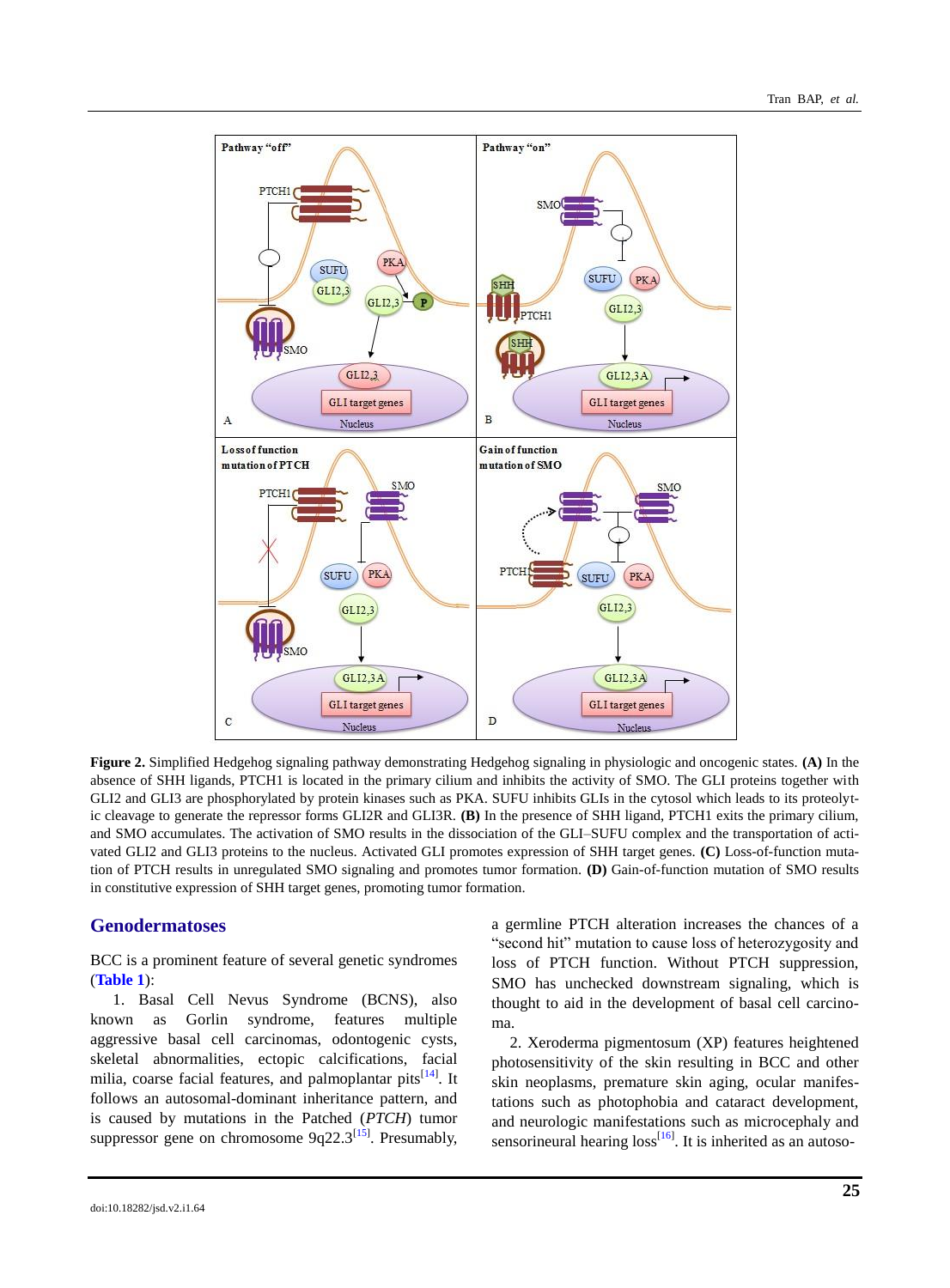**Table 1.** Syndromes featuring BCC, genetic defect, and mode of inheritance

| Syndrome                         | Mutation    | Inheritance                |
|----------------------------------|-------------|----------------------------|
| <b>Basal Cell Nevus Syndrome</b> | <b>PTCH</b> | <b>Autosomal Dominant</b>  |
| Xeroderma Pigmentosum            | XP          | <b>Autosomal Recessive</b> |
| Bazex-Dupré-Christol Syndrome    |             | Unknown X-linked Dominant  |
| Rombo Syndrome                   | Unknown     | <b>Autosomal Dominant</b>  |

mal recessive trait and is due to disorders of nucleotide excision repair and replication of damaged DNA caused by mutations in the XP genes $^{[16]}$  $^{[16]}$  $^{[16]}$ .

3. Bazex-Dupré-Christol syndrome features basal cell carcinomas and nevi, follicular atrophoderma, and diffuse congenital hypotrichosis<sup>[\[17\]](#page-8-6)</sup>. Its hereditary pattern is X-linked dominant<sup>[\[17\]](#page-8-6)</sup>. The genetic defect involved in the pathogenesis of the basal cell neoformations has not yet been defined.

4. Rombo syndrome presents with BCCs, milia, hypotrichosis, vermiculate atrophoderma ("worm-eaten" appearance), and peripheral vasodilation with cyanosis $^{[18]}$  $^{[18]}$  $^{[18]}$ . It is inherited in an autosomal dominant fashion. It is distinguished from Bazex syndrome by the skin redness, although its genetic defect is similarly unknown<sup>[\[19\]](#page-8-8)</sup>. There are multiple other syndromes that may feature or be associated with the development of basal cell carcinoma. Certainly, areas of future research will include defining the genetic defects in syndromes featuring BCCs.

#### **Molecular pathogenesis**

In sporadic BCC, the gene-encoding tumor suppressor protein 53 (TP53) has been found to be mutated even in the absence of PTCH1 alteration<sup>[\[20\]](#page-8-9)</sup>. TP53 is involved in cell cycle regulation, DNA damage repair, and apoptosis. It is mutated in approximately half of all human malignancies $^{[21]}$  $^{[21]}$  $^{[21]}$ . With regard to the SHH pathway, BCC-like tumors have been induced in a transgenic mouse model with overexpression of  $SHH^{[22]}$  $SHH^{[22]}$  $SHH^{[22]}$ . As we have observed in the loss of function of PTCH1 in BCNS, unregulated transcription of SHH target genes promotes BCCs. Downstream of PTCH, activating mutations in SMO have also been found to result in BCC formation ([Figure 3](#page-5-0))<sup>[\[23\]](#page-8-12)</sup>. Finally, GLI overexpression has been shown to induce BCC in a mouse model<sup>[\[24\]](#page-8-13)</sup>. SHH signaling does not occur in isolation; cross-talk has been demonstrated with other cell signaling cascades including epidermal growth factor receptor (EGFR), transforming growth factor beta (TGFβ), tumor necrosis factor (TNF), and wingless (Wnt), and these pathways are well summarized in a recent review article<sup>[\[25\]](#page-8-14)</sup>. As the mechanisms for these signaling interactions are further elucidated, there may be identification of novel targets for inhibiting the growth and development of basal cell carcinoma.

Interestingly, BCC has a low tendency to metastasize. On the molecular level, the distant spread of a cancer cell is inhibited by metastasis suppressors (MSPs), which are proteins defined by its ability to inhibit a cancer cell's capacity to metastasize without affecting primary tumor growth<sup>[\[26\]](#page-8-15)</sup>. BCC's low metastatic potential may be due to the maintained expression of MSPs NM23-H1, NDRG1, and E-cadherin<sup>[\[27\]](#page-8-16)</sup>. Despite this, metastasis does occur, with an incidence of  $0.0028\% - 0.55\%$ <sup>[\[28\]](#page-8-17)</sup>. Unfortunately, metastatic BCC (mBCC) carries a poor prognosis with a median survival of ten months<sup>[\[29\]](#page-8-18)</sup>. With the recent advances in systemic therapies targeting components of the SHH pathway, there is hope for improvement of symptoms and survival in mBCC.

Treatment of basal cell carcinoma is dependent on the risk of recurrence, which involves clinical features of the tumor, such as anatomic site and borders; patient risk factors, including immunosuppression from solid organ transplant; histopathologic features such as morpheaform or micronodular subtypes; and evidence of perineural invasion<sup>[\[30\]](#page-8-19)</sup>.Therapies range from topical imiquimod or 5-fluorouracil, photodynamic therapy, radiation, electrodessication and curettage, standard surgical excision with post-operative or intra-operative margin assessment, to Mohs micrographic surgery<sup>[\[31\]](#page-8-20)</sup>. While surgery is the mainstay of therapy, targeted inhibitors of hedgehog signaling increase the medical armamentarium in the treatment of advanced and mBCC.

#### **SMO inhibition**

Cyclopamine was the first pharmacological inhibitor of SHH signaling described and its timeline in the development of SHH inhibitors in humans has been recently reviewed<sup>[\[32\]](#page-8-21)</sup>. Briefly, the phenotype of cyclopia, or having one eye, was discovered in lambs whose mothers grazed on corn lilies. The teratogen in this plant was identified and named as cyclopamine. In humans as well, it was realized that cyclopia was caused by defective SHH signaling during embryogenesis. Further studies revealed that cyclopamine binds SMO and inhibits SHH signaling. Small-molecule screens identified other SMO inhibitors with more favorable pharmacology. Cyclopamine has low affinity to the receptors and poor bioavailability $[4]$ . A more soluble and stable derivative-IPI 269609—has been developed $^{[4]}$  $^{[4]}$  $^{[4]}$ .

Vismodegib (GDC-0449) is likely the most wellknown SHH pathway inhibitor. In 2009, a phase I clinical trial revealed the clinical promise of this small molecule antagonist of SMO in cases of advanced  $BCC^{[33]}$  $BCC^{[33]}$  $BCC^{[33]}$ .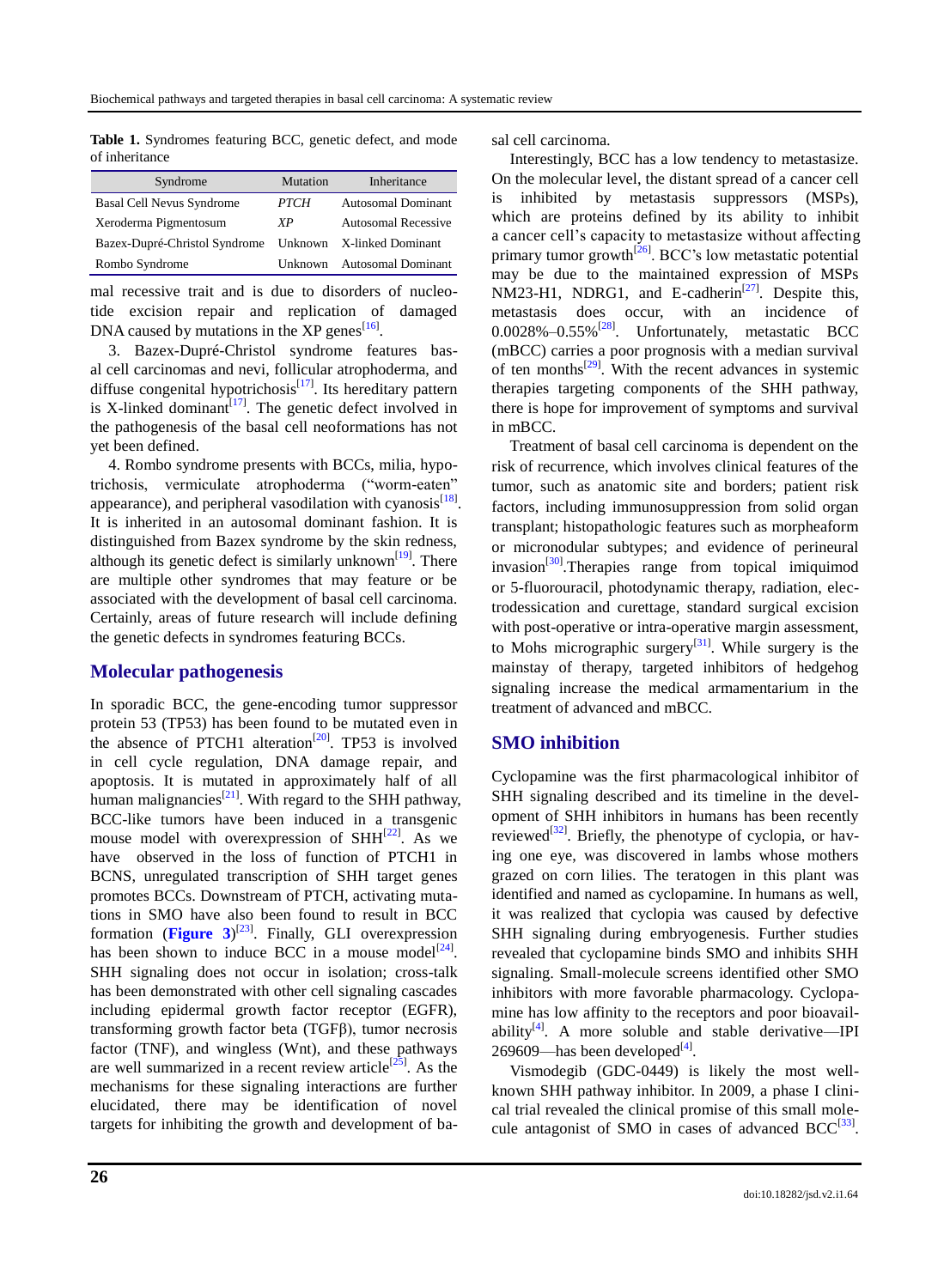Given its continued success in a phase II trial, the drug was approved by the Food and Drug Administration (FDA) in 2012 for the treatment of locally advanced (laBCC) or mBCC<sup>[\[34,](#page-9-0)[35\]](#page-9-1)</sup>. In a recent efficacy and safety outcome update from the ERIVANCE BCC study, in which patients were assessed after an additional 12 month follow-up from the primary analysis, the mBCC objective response rate improved from 30.3% to  $33.3\%$ <sup>[\[36\]](#page-9-2)</sup>. The laBCC objective response rate improved from 42.9% to 47.6%. The median overall survival period for patients with mBCC was 24.1 months but the survival period for laBCC patients was not yet able to be estimated. However, there was an increase in adverse events. The treatment-emergent adverse events (TEAEs) included dysgeusia, muscle cramps, alopecia, weight loss, fatigue, and nausea<sup>[\[36\]](#page-9-2)</sup>. Vismodegib has also been studied for use as neoadjuvant chemotherapy 12 months prior to Mohs surgery for BCC lesions. Approximately 42% of patients demonstrated complete histological and clinical clearance, but there was only a 16% histological clearance rate and 36% complete clinical clearance rate 24 weeks post- vismodegib<sup>[\[37\]](#page-9-3)</sup>. These studies help to underscore the importance of vismodegib. According to a search in www.clinicaltrials.gov in October 2015, there are 25 ongoing studies on the effects of vismodegib on BCC. The results will hopefully provide further insight into its efficacy.

In addition to vismodegib, there are multiple different drugs in development and in clinical trials that inhibit SMO and other components of the SHH pathway. An overview of the SMO inhibitors follows (**[Figure 3](#page-5-0)**).

#### **SMO inhibitors**

1. Saridegib (IPI-926) is a systemic, selective SMO inhibitor that is a derivative of cyclopamine. It is found to have activity in patients with BCC. A phase I trial identified a regimen of 160 mg of saridegib daily in 28 day cycles as the recommended dose and schedule for phase II trials<sup>[\[38\]](#page-9-4)</sup>. The patients with vismodegib-naive BCCs showed response to the drug but disease progression ultimately developed. There are ongoing clinical trials for saridegib.

2. Sonidegib (LDE225) is a second SMO inhibitor that has been approved by the FDA for laBCC. The BOLT phase II clinical trial showed a 47% objective response rate in patients taking 200 mg for laBCC and a 35% response rate in patients taking 800 mg for  $laBCC^{[39]}$  $laBCC^{[39]}$  $laBCC^{[39]}$ . The drug has not proven to be very useful for mBCC. The response rate for patients taking the 200 mg mBCC arm was 15%, whereas those taking the 800 mg arm had a 17% response rate. Essentially all patients in both arms encountered side effects but the 200 mg arm

had lower adverse events, a lower discontinuation rate, and longer duration of treatment; therefore, it was more favorable. In the 12-month follow-up, the 200 mg arm patients had a 58% response rate as opposed to the 800 mg arm patients who had a  $44\%$  response rate<sup>[\[40\]](#page-9-6)</sup>. At the 12th month mark, approximately 78% of patients discontinued treatment, mostly due to adverse events. Currently, there are three active clinical trials evaluating the efficacy of sonidegib and BCC.

3. CUR61414 is another SMO inhibitor that has been studied in a topical formulation that showed promise in pre-clinical studies in SHH signaling blockade in mice, but had no clinical activity in human BCC during a phase I clinical trial[\[41\]](#page-9-7) . Lauressergues *et al.* found CUR61414 to be a low potency inhibitor compared to other SMO antagonists<sup>[\[42\]](#page-9-8)</sup>.

4. BMS-833923 (XL-139) is a SMO inhibitor that decreases *GLI* and *PTCH* mRNA expression and re-duces cell viability<sup>[\[43\]](#page-9-9)</sup>. It has also been shown to have strong receptor-ligand interaction and binding affinity against SMO receptor<sup>[\[44\]](#page-9-10)</sup>. It showed a clinical partial response in a patient with BCNS in a phase I trial, but was complicated by pancreatitis $[45]$ . Currently, there is a phase I study of BMS-833923 in subjects with advanced or metastatic BCC and in two patients with BCNS.

5. MK4101 is a SMO inhibitor which has been used in preclinical studies in lung cancer cell lines that have been reported to have increased SHH signaling<sup>[\[46\]](#page-9-12)</sup>.

6. PF-04449913 is a targeted SMO inhibitor that underwent a phase I clinical trial in patients with advanced solid tumors, which resulted in no partial or complete responses; however, some patients had prolonged stable disease $[47]$ . It has been studied in the use of hematopoietic malignancies and has shown to inhibit hematopoietic precursor cells in Drosophila and to modulate self-renewal signatures and cell cycle progression $[48,49]$  $[48,49]$ . There are many clinical trials that are evaluating the use of PF-04449913 in hematologic malignancies.

7. LEQ506 is a second-generation targeted inhibitor of SMO currently in a phase I clinical trial for advanced solid tumors including  $BCC^{[50,51]}$  $BCC^{[50,51]}$  $BCC^{[50,51]}$  $BCC^{[50,51]}$ .

8. TAK-441 is a SMO inhibitor found to have *in vitro* activity against a mutant form of SMO that is vismodeg-ib-resistant<sup>[\[52\]](#page-9-18)</sup>. A phase I dose-escalation trial of TAK-441 in patients with advanced solid tumors concluded that TAK-441 had a maximum tolerated dose of 1600 mg/day. Out of 34 patients, one BCC patient showed partial response and seven patients with various tumors showed stable disease progression<sup>[\[53\]](#page-10-0)</sup>. There is currently a clinical trial evaluating TAK-441 in adult patients with advanced non-hematologic malignancies.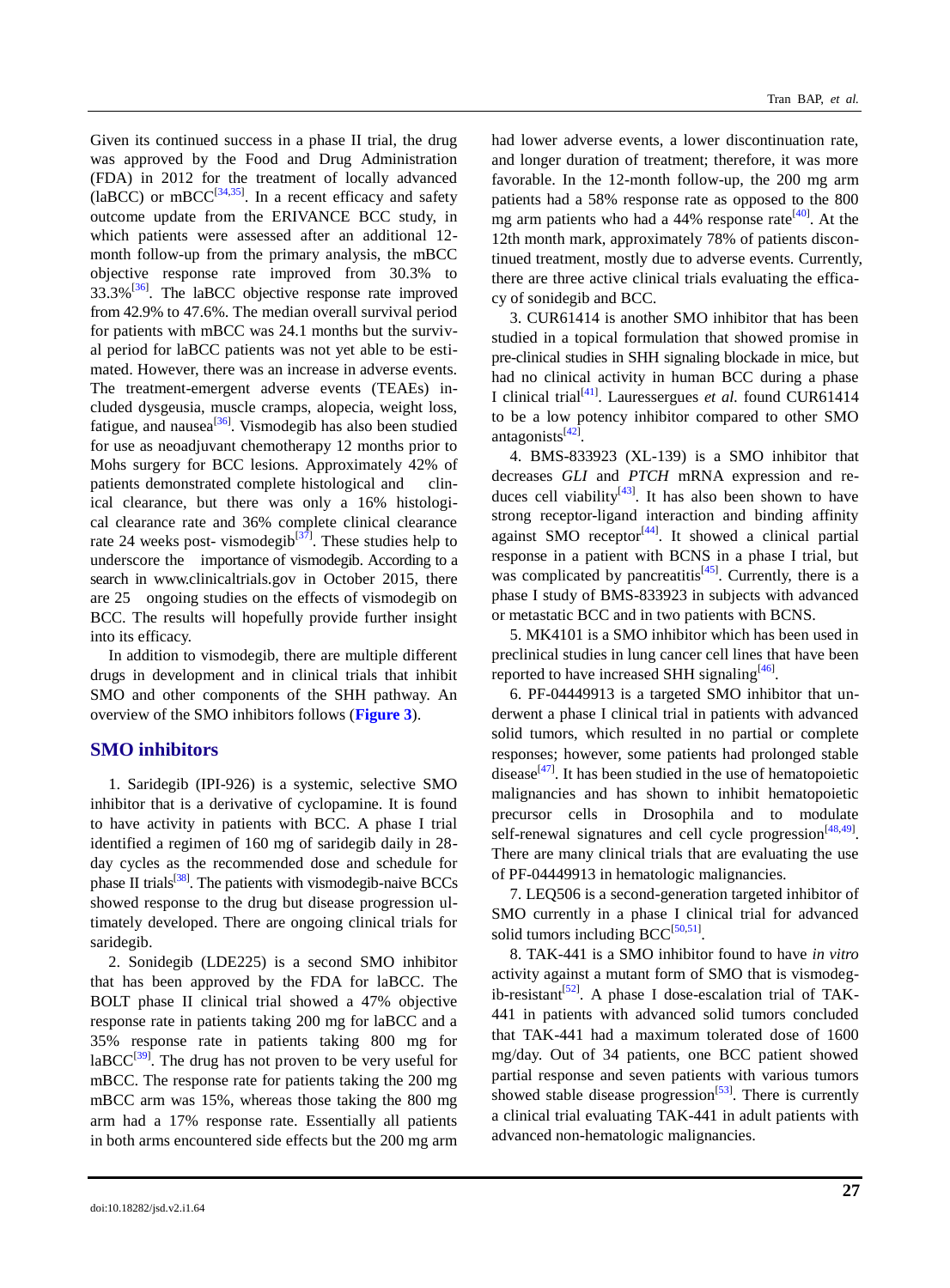<span id="page-5-0"></span>

**Figure 3.** Hedgehog signaling pathway demonstrating pharmacologic inhibitors of the signaling cascade and its molecular targets

9. SANTs1-4 are four pre-clinical small molecule inhibitors of SMO that are structurally distinct from cy-clopamine and were identified in cell-based assays<sup>[\[54\]](#page-10-1)</sup>.

10. Itraconazole is an antifungal agent found to inhibit SHH signaling during a screen of drugs that have been previously tested in humans<sup>[\[55\]](#page-10-2)</sup>. It decreases cell proliferation, *GLI1* mRNA, and tumor size<sup>[\[55\]](#page-10-2)</sup>. It has also been shown to have activity against mutant SMO resistant to vismodegib<sup>[\[56\]](#page-10-3)</sup>. In a clinical trial, itraconazole showed a 23% reduction in BCC size, a 45% reduction in neoplastic proliferation, and a 65% reduction in SHH path-way activity<sup>[\[57\]](#page-10-4)</sup>. The combination of itraconazole and arsenic trioxide (ATO) antagonizes the SHH pathway at sites that are distinct from SMO inhibitors. In five patients with relapsing mBCC after SMO inhibitor treatment, three showed stable disease progression after undergoing three treatment cycles of the combination. The remaining patients discontinued treatment. However, the combination therapy demonstrated reduced *GLI* mRNA by  $75\%$  from baseline<sup>[\[58\]](#page-10-5)</sup>. There are currently five clinical trials that are testing itraconazole specifically in patients with BCC, including one with a combination treatment of arsenic trioxide and itraconazole.

11. Taladegib (LY2940680) is a SMO inhibitor that binds to the extracellular end of the transmembranehelix bundle of SMO and inhibits SMO mutants that are vismodegib-resistant<sup>[\[9,](#page-7-6)[59\]](#page-10-6)</sup>. There are eight active studies on taladegib.

12. Vitamin D3 is thought to directly bind to SMO to inhibit the SHH pathway<sup>[\[60\]](#page-10-7)</sup>. A phase II study of the combination of topical diclofenac 3% and calcitriol of 3 μg/g on superficial basal cell carcinoma (sBCC) and nodular basal cell carcinoma (nBCC) has just been completed. The post-treatment expression levels of antiapoptosis (B-cell lymphoma Bcl-2) immunohistochemical and proliferation (Ki-67) markers were measured. Combination therapy showed a significant decrease in Ki-67, and complete histologic tumor regression was seen in 43.8% of those with sBCC. However, there were no significant changes in patients with  $nBCC^{[61]}$  $nBCC^{[61]}$  $nBCC^{[61]}$ .

#### **SHH ligand inhibitors**

1. Robotnikinin is a small molecule which binds the extracellular SHH protein that inhibits PTCH<sup>[\[62\]](#page-10-9)</sup>. While of interest on a mechanistic level, it seems that blocking this interaction will not be clinically relevant, given that the mutations in BCC tend to occur downstream of this signaling step.

2. Hedgehog-interacting protein (Hhip) sequesters the extracellular SHH ligand and is part of a negative feed-back mechanism during embryologic development<sup>[\[63\]](#page-10-10)</sup>. For the reasons stated above, it may not be an important pharmacologic inhibitor of the SHH pathway.

3. 5E1 is a monoclonal antibody to SHH that blocks SHH binding to  $PTCH<sup>[64]</sup>$  $PTCH<sup>[64]</sup>$  $PTCH<sup>[64]</sup>$ . It has been shown to reduce tumor stroma in pancreatic cancer xenografts $[65]$ .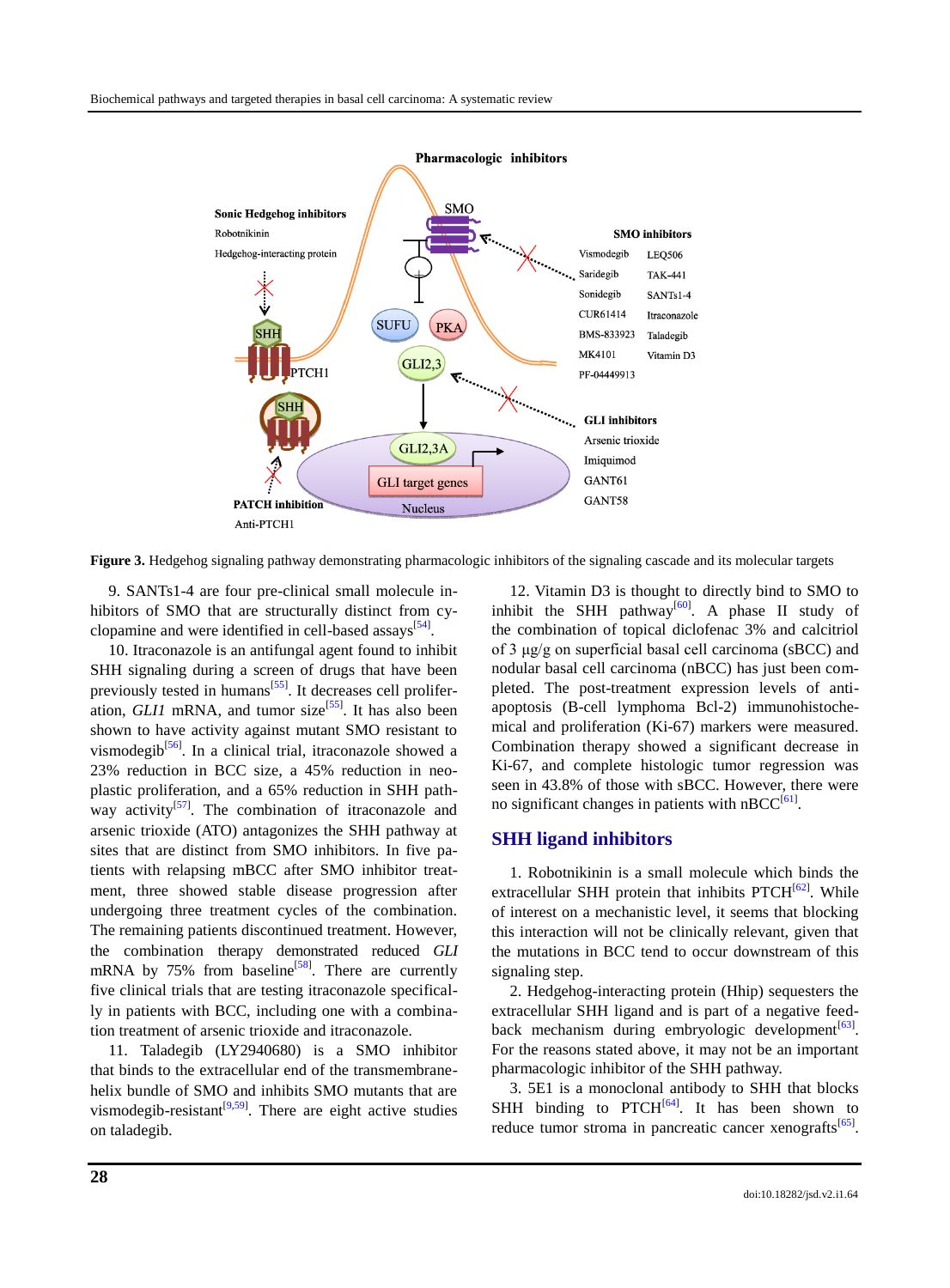However, there are currently no clinical trials to evaluate its efficacy in humans.

#### **GLI inhibition**

1. Arsenic trioxide is an FDA-approved drug for the treatment of acute promyelocytic leukemia, but it direct-ly inhibits GLI in the SHH pathway<sup>[\[66\]](#page-10-13)</sup>. It inhibits GLI2 ciliary accumulation and promotes its degradation. Since ATO and itraconazole act at sites different from SMO inhibitors, the combination has proven useful for treatment in those that are resistant to vismodegib<sup>[\[56\]](#page-10-3)</sup>. As stated previously, there is currently a study underway that analyzes the effectiveness of ATO and itraconazole. Also, a study has just been completed by Stanford University in which arsenic alone was used to treat BCC. The results are not yet published $^{[67]}$  $^{[67]}$  $^{[67]}$ .

2. Imiquimod is currently approved for use as a topical treatment for superficial BCC on the trunk and ex-tremities<sup>[\[68\]](#page-10-15)</sup>. It has been shown to directly decrease SHH signaling by decreasing GLI activity<sup>[\[69\]](#page-10-16)</sup>. In a three-year follow-up for a randomized controlled trial of photodynamic therapy *vs.* imiquimod *vs.* fluorouracil for the treatment of superficial basal cell carcinoma, imiquimod was shown to have the highest probability of tumor-free sur-vival (79.7%) at three years post-treatment<sup>[\[70\]](#page-10-17)</sup>. There are multiple clinical trials analyzing the efficacy of imiquimod as treatment of BCC.

3. GANT61 is a GLI inhibitor that has been shown to reduce GLI expression in a rhabdomyosarcoma model $^{[71]}$  $^{[71]}$  $^{[71]}$ . However, more recently, a study demonstrated *in vitro* that GLI expression was not significantly decreased by the treatment with GANT61 in the leukemia cell lines but GANT61 inhibited proliferation of the cell lines and the viability of the cells $^{[72]}$  $^{[72]}$  $^{[72]}$ .

4. GANT58 is a GLI inhibitor that has been shown to reduce GLI expression and tumor cell viability in an acute T-cell lymphoma model<sup>[\[73\]](#page-10-20)</sup>.

### **Discussion**

The Hedgehog pathway serves as a key role in the treatments used for multiple malignancies. However, the components of the Sonic Hedgehog pathway have successfully been pharmacologic targets in the treatment of BCC. The inhibition of the SHH ligand leads to unregulated PTCH. PTCH can then continue to inhibit SMO and thus cause downregulation of the transcription factor GLI. Drugs that act as SMO inhibitors are the most numerous and have proven to be vital for BCC therapy. Vismodegib has shown a 48% and 33% response rate in laBCC and mBCC, respectively. 200 mg of sonidegib had a 43% and 15% response rate in laBCC and mBCC, and 38% and 17% response rate for 800 mg of sonidegib in laBCC and mBCC, respectively $[74]$ . Although the drugs effectively inhibit SMO, there are concerns about SMO mutations and vismodegib resistance. Resistance to vismodegib after an initial successful treatment has developed predominately through SMO (D473H and G497W) mutations as well as PTCH, SHH, and GLI $^{[8,75-77]}$  $^{[8,75-77]}$  $^{[8,75-77]}$  $^{[8,75-77]}$ . SMO D473H is a result of aspartic acid mutating to tyrosine at position 473 whereas G497W is a mutation of glycine to tryptophan $^{[76]}$  $^{[76]}$  $^{[76]}$ . Upregulation of the IGF-1R/PI3K pathway has also been demonstrated in resistant tumor samples, as well as dis-ruption of ligand responsiveness and autoinhibition<sup>[\[77,](#page-11-2)[78\]](#page-11-4)</sup>. Mutations in SMO and concurrent copy number mutations in SUFU and GLI are in many cases of the relapsed tumors. In untreated Gorlin syndrome, the SMO mutations were absent; in 15% of sporadic BCCs, they were present<sup>[\[78,](#page-11-4)[79\]](#page-11-5)</sup>. Shimizu has found that TAK-441 is able to potently inhibit the SMO- D473H mutation because the dissociation rate of TAK- 441 was much smaller than that of vismodegib or cyclopamine<sup>[\[80\]](#page-11-6)</sup>. An open-label study analyzed sonidegib in nine patients with laBCC who were resistant to vismodegib treatment. The results showed that only three patients had stable disease and five patients had disease progression<sup>[\[81\]](#page-11-7)</sup>. However, patients with mBCC will have a higher likelihood of acquired resistance with a rate as high as  $21\%$   $^{[75]}$  $^{[75]}$  $^{[75]}$ .

Although many of the SHH therapies used for BCC were successful, most patients experienced adverse effects and some discontinued the treatment as a result. The most common treatment-emergent adverse events (TEAEs) included dysgeusia, muscle cramps, alopecia, weight loss, fatigue, and nausea<sup>[\[36\]](#page-9-2)</sup>. Given that SHH plays a role in hair follicle development, it is understandable that the blockade of this pathway results in alopecia. An interim analysis of a large clinical trial on the safety and efficacy of vismodegib (STEVIE) reported that 36% of their participants discontinued the drug due to adverse events<sup>[\[82\]](#page-11-8)</sup>. However,  $67\%$  showed partial or complete response. The side effects are difficult to avoid since they exhibit the "class effect". They are directly caused by Hedgehog pathway inhibition and are thus "on-target"<sup>[\[83\]](#page-11-9)</sup>. Notably, vismodegib was also shown to reduce tumor burden in patients with BCNS, although the side effects resulted in a high rate of discontinuation of therapy[\[84\]](#page-11-10) . Sofen *et al*. put patients on two courses of vismodegib for eight weeks, each with a four-week break in-between, but this did not improve the adverse events<sup>[\[37\]](#page-9-3)</sup>. Vismodegib was found to be teratogenic in rats at doses that were 20% of the recommended dosage $^{[4]}$  $^{[4]}$  $^{[4]}$ . It caused absent or fused digits, craniofacial anomalies,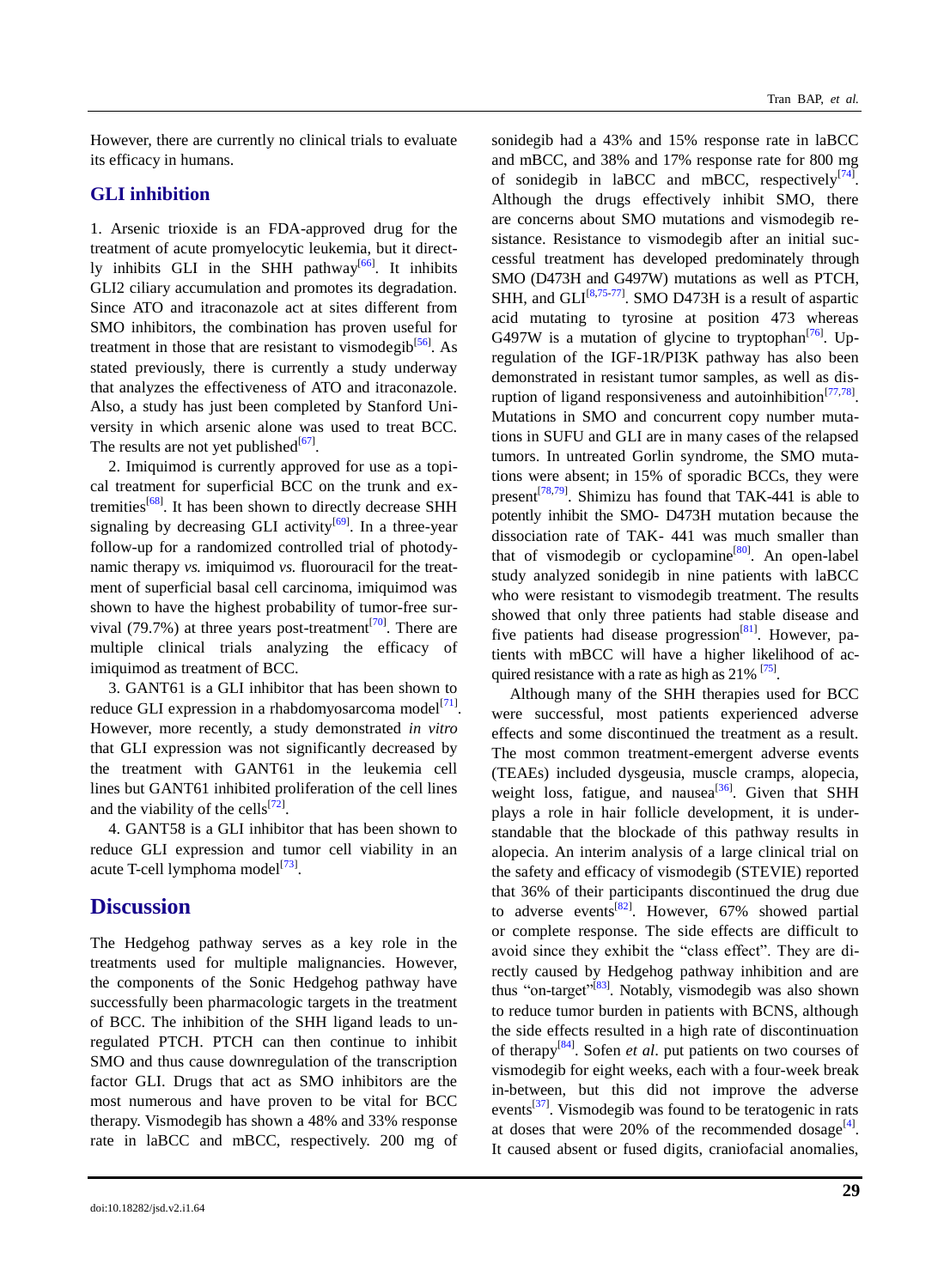and an open perineum. It is a pregnancy Category D drug<sup>[\[4\]](#page-7-3)</sup>. Side effects from systemic SHH inhibition may in fact elucidate other functions of SHH signaling in adults that are yet to be discovered $^{[32]}$  $^{[32]}$  $^{[32]}$ .

The next steps for further developing SHH medications include finding long term treatment options, circumventing side effects, providing tailor-made therapy for the patient, and reducing the financial toxicity of treatment. Some patients may not fit neatly into the locally advanced or metastatic BCC categories while others may be perfect candidates but are not willing to tolerate the side effects. Treatments should target individuals based on a multitude of factors that not only include the molecular mechanisms of cancer etiology and progression, but incorporate additional aspects such as tumor resistance, adverse events, and patient adherence. Another consideration is the economic burden of new medications. A one-month supply of once-daily capsules of vismodegib from Genentech is USD7,500. If the expected length of treatment is 10 months, the total cost could be upwards of USD75,000. By the year 2022, the sales predictions in Europe are projected to peak at USD533 million<sup>[\[85\]](#page-11-11)</sup>. Although vismodegib has proven to be successful so far, the financial burden should be taken into account.

### **Conclusion**

In summary, basal cell carcinoma is an important clinical entity. Its molecular pathogenesis is driven by excessive signaling through the Hedgehog pathway. Advances in our understanding of hedgehog and other cell signaling cascades have resulted in the development of novel drugs in the treatment of human malignancy. There are certain frontiers that need to be pushed to develop newer therapies for BCC. Discovering alternative SHH targets can help avoid adverse events and SMO resistance. More clinical trials on the efficacy of cheaper drugs such as itraconazole can guide us toward alleviating an economic burden. For now, vismodegib is the mainstay of medical treatment, but further elucidation of these biochemical pathways will undoubtedly lead to increasing medical management of advanced and mBCC.

# **Author contributions**

BAP Tran and AK Somani were involved in the overall study concept and design. Acquisition, analysis, and interpretation of data were performed by BAP Tran and T Alexander. BAP Tran and T Alexander also drafted the manuscript. Critical revision of the manuscript's content was done by BAP Tran and AK Somani.

# **Acknowledgements**

We would like to thank the investigators of hedgehog and other molecular pathways whose research we could not cite primarily due to reference restraints.

# **Conflict of interest**

The authors declare no potential conflict of interest with respect to the research, authorship, and/or publication of this article.

### **References**

- <span id="page-7-0"></span>1. Lomas A, Leonardi-Bee J, Bath-Hextall F. A systematic review of worldwide incidence of nonmelanoma skin cancer. Br J Dermatol 2012; 166(5): 1069–1080. doi: 10.1111/j.1365-2133.2012.10830.x.
- <span id="page-7-1"></span>2. Correia de Sá TR, Silva R, Lopes JM. Basal cell carcinoma of the skin (part 1): Epidemiology, pathology and genetic syndromes. Future Oncol 2015; 11(22): 3011–3021. doi: 10.2217/fon.15.246.
- <span id="page-7-2"></span>3. Wang LC, Liu ZY, Gambardella L, Delacour A, Shapiro R, *et al*. Conditional disruption of Hedgehog signaling pathway defines its critical role in hair development and regeneration. J Invest Dermatol 2000; 114(5): 901–908. doi: 10.1046/j.1523-1747.2000.00951.x.
- <span id="page-7-3"></span>4. Abidi A. Hedgehog signaling pathway: A novel target for cancer therapy: Vismodegib, a promising therapeutic option in treatment of basal cell carcinomas. Indian J Pharmacol 2014; 46(1): 3–12. doi: 10.4103/0253-7613.12 4884.
- <span id="page-7-4"></span>5. Ruch JM, Kim EJ. Hedgehog signaling pathway and cancer therapeutics: progress to date. Drugs 2013; 73(7): 613–623. doi: 10.1007/s40265-013-0045-z.
- <span id="page-7-5"></span>6. Fuse N, Maiti T, Wang B, Porter JA, Hall TMT, *et al*. Sonic hedgehog protein signals not as a hydrolytic enzyme but as an apparent ligand for patched. Proc Natl Acad Sci U S A 1999; 96(20): 10992–10999. doi: 10.1073/pnas.96.20.10992.
- 7. Hui CC, Angers S. Gli proteins in development and disease. Annu Rev Cell Dev Biol 2011; 27: 513–537. doi: 10.1146/annurev-cellbio-092910-154048.
- 8. Atwood SX, Whitson RJ, Oro AE. Advanced treatment for basal cell carcinomas. Cold Spring Harb Perspect Med 2014; 4(7): a013581. doi: 10.1101/cs hperspect.a013581.
- <span id="page-7-6"></span>9. Wang C, Wu H, Katritch V, Han GW, Huang XP, *et al*. Structure of the human smoothened receptor bound to an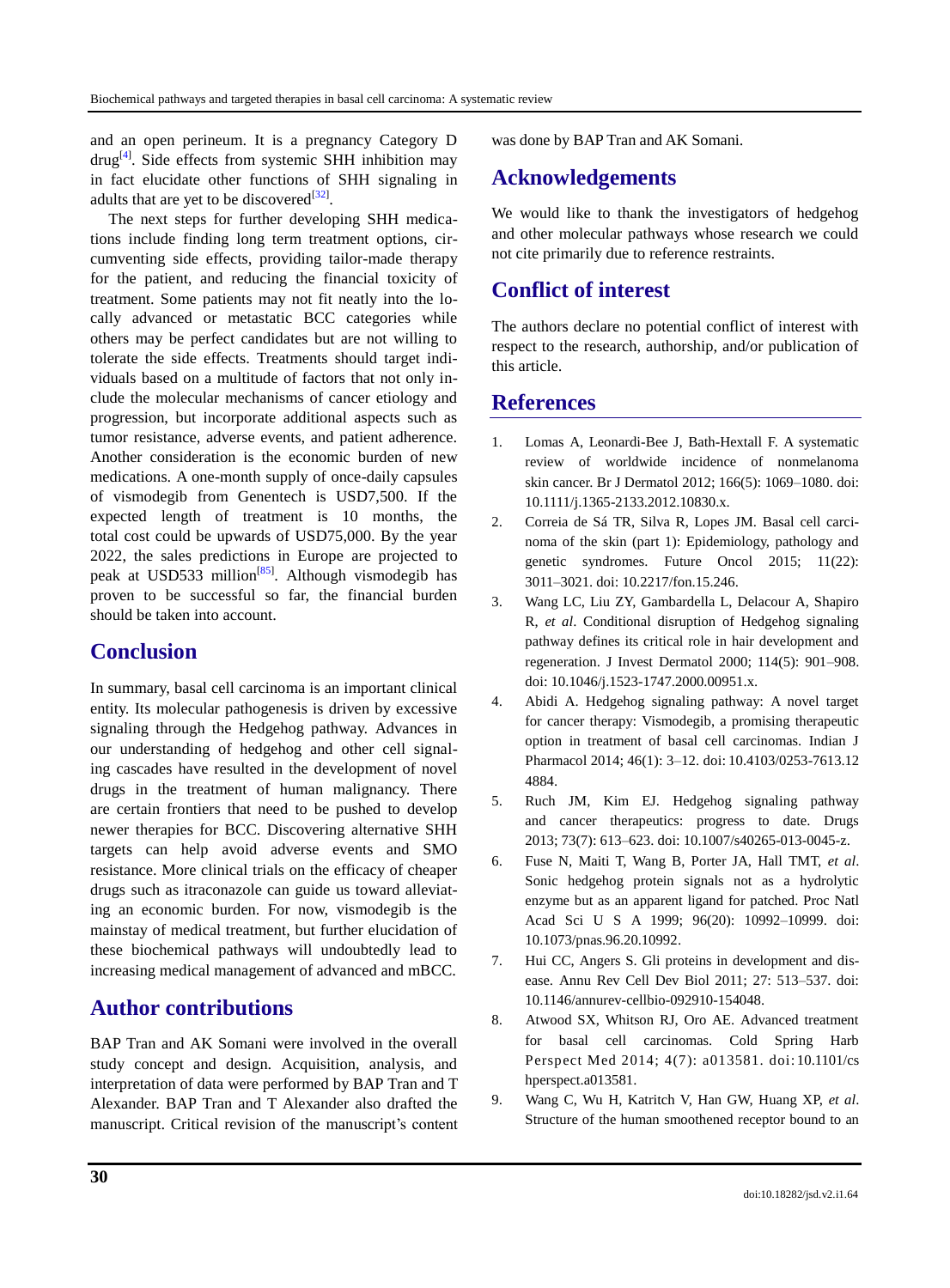antitumour agent. Nature 2013; 497(7449): 338–343. doi: 10.1038/nature12167.

- 10. Petrova R, Joyner AL. Roles for Hedgehog signaling in adult organ homeostasis and repair. Development 2014; 141(18): 3445–3457. doi: 10.1242/dev.083691.
- <span id="page-8-0"></span>11. Hatayama M, Aruga J. Gli protein nuclear localization signal. In: Litwack G, (editor). Hedgehog signaling: Volume 88 of vitamins and hormones. US: Academic Press; 2012. p. 73–89. doi: 10.1016/B978-0-12-394 622-5.00004-3.
- <span id="page-8-1"></span>12. Liem KF Jr, He M, Ocbina PJR, Anderson KV. Mouse Kif7/Costal2 is a cilia-associated protein that regulates Sonic Hedgehog signaling. Proc Natl Acad Sci U S A 2009; 106(32): 13377–13382. doi: 10.1073/pnas.090 6944106.
- <span id="page-8-2"></span>13. Proctor AE, Thompson LA, O'Bryant CL. Vismodegib: An inhibitor of the Hedgehog signaling pathway in the treatment of basal cell carcinoma. Ann Pharmacother 2014; 48(1): 99–106. doi: 10.1177/1060028013506696.
- <span id="page-8-3"></span>14. Evans DG, Farndon PA. Nevoid basal cell carcinoma syndrome. In: Pagon RA, Adam MP, Ardinger HH, Wallace SE, Amemiya A, *et al*., (editors). GeneReviews. Seattle, WA: University of Washington; 1993–2016.
- <span id="page-8-4"></span>15. Hahn H, Wicking C, Zaphiropoulous PG, Gailani MR, Shanley S, *et al*. Mutations of the human homolog of Drosophila *patched* in the nevoid basal cell carcinoma syndrome. Cell 1996; 85(6): 841–851. doi: 10.1016/S009 2-8674(00)81268-4.
- <span id="page-8-5"></span>16. DiGiovanna JJ, Kraemer KH. Shining a light on xeroderma pigmentosum. J Invest Dermatol 2012; 132(3 Pt 2): 785–796. doi: 10.1038/jid.2011.426.
- <span id="page-8-6"></span>17. Vabres P, Lacombe D, Rabinowitz LG, Aubert G, Anderson CE, *et al*. The gene for Bazex-Dupré-Christol syndrome maps to chromosome Xq. J Invest Dermatol 1995; 105(1): 87–91. doi: 10.1111/1523-1747.ep12313359.
- <span id="page-8-7"></span>18. Michaëlsson G, Olsson E, Westermark P. The Rombo syndrome: A familial disorder with vermiculate atrophoderma, milia, hypotrichosis, trichoepitheliomas, basal cell carcinomas and peripheral vasodilation with cyanosis. Acta Derm Venereol 1981; 61(6): 497–503.
- <span id="page-8-8"></span>19. Parren LJMT, Frank J. Hereditary tumour syndromes featuring basal cell carcinomas. Br J Dermatol 2011; 165(1): 30–34. doi: 10.1111/j.1365-2133.2011.10334.x.
- <span id="page-8-9"></span>20. Reifenberger J, Wolter M, Knobbe CB, Köhler B, Schönicke A, *et al*. Somatic mutations in the *PTCH*, *SMOH*, *SUFUH* and *TP53* genes in sporadic basal cell carcinomas. Br J Dermatol 2005; 152(1): 43–51. doi: 10.1111/j.1365-2133.2005.06353.x.
- <span id="page-8-10"></span>21. Kandoth C, McLellan MD, Vandin F, Ye K, Niu B, *et al*. Mutational landscape and significance across 12 jor cancer types. Nature 2013; 502(7471): 333–339. doi:

<span id="page-8-11"></span>10.1038/nature12634.

- 22. Oro AE, Higgins KM, Hu Z, Bonifas JM, Epstein EH Jr, *et al*. Basal cell carcinomas in mice overexpressing sonic hedgehog. Science 1997; 276(5313): 817–821. doi: 10.1126/science.276.5313.817.
- <span id="page-8-12"></span>23. Xie J, Murone M, Luoh SM, Ryan A, Gu Q, *et al*. Activating *Smoothened* mutations in sporadic basal-cell carcinoma. Nature 1998; 391(6662): 90–92. doi: 10.1038/34 201.
- <span id="page-8-13"></span>24. Nilsson M, Undèn AB, Krause D, Malmqwist U, Raza K, *et al*. Induction of basal cell carcinomas and trichoepitheliomas in mice overexpressing GLI-1. Proc Natl Acad Sci USA 2000; 97(7): 3438–3443. doi: 10. 1073/pnas.97.7.3438.
- <span id="page-8-14"></span>25. Athar M, Li C, Kim AL, Spiegelman VS, Bickers DR. Sonic Hedgehog signaling in basal cell nevus syndrome. Cancer Res 2014; 74(18): 4967–4975. doi: 10.1158/0008-5472.CAN-14-1666.
- <span id="page-8-15"></span>26. Cook LM, Hurst DR, Welch DR. Metastasis suppressors and the tumor microenvironment. Semin Cancer Biol 2011; 21(2): 113–122. doi: 10.1016/j.semcancer.2010.12. 005.
- <span id="page-8-16"></span>27. Bozdogan O, Yulug IG, Vargel I, Cavusoglu T, Karabulut AA, *et al*. Differential expression patterns of metastasis suppressor proteins in basal cell carcinoma. Int J Dermatol 2015; 54(8): 905–915. doi: 10.1111/ijd.12581.
- <span id="page-8-17"></span>28. von Domarus H, Stevens PJ. Metastatic basal cell carcinoma: Report of five cases and review of 170 cases in the literature. J Am Acad Dermatol 1984; 10(6): 1043–1060. doi: 10.1016/S0190-9622(84)80334-5.
- <span id="page-8-18"></span>29. Wysong A, Aasi SZ, Tang JY. Update on metastatic basal cell carcinoma: A summary of published cases from 1981 through 2011. JAMA Dermatol 2013; 149(5): 615–616. doi: 10.1001/jamadermatol.2013.3064.
- <span id="page-8-19"></span>30. National Comprehensive Cancer Network. Basal cell skin cancer (Version 1.2015) [Internet]. Fort Washington, PA: National Comprehensive Cancer Network; 2016 [cited 2014 Dec 11]. Available from: http://www.nccn .org/professionals/physician\_gls/pdf/nmsc.pdf.
- <span id="page-8-20"></span>31. Braathen LR, Szeimies RM, Basset-Seguin N, Bissonnette R, Foley P, *et al*. Guidelines on the use of photodynamic therapy for nonmelanoma skin cancer: An international consensus. J Am Acad Dermatol 2007; 56(1): 125–143. doi: 10.1016/j.jaad.2006.06.006.
- <span id="page-8-21"></span>32. Wong SY, Dlugosz AA. Basal cell carcinoma, Hedgehog signaling, and targeted therapeutics: The long and winding road. J Invest Dermatol 2014; 134(e1): E18–E22. doi: 10.1038/skinbio.2014.4.
- <span id="page-8-22"></span>33. Von Hoff DD, LoRusso PM, Rudin CM, Reddy JC, Yauch RL, *et al*. Inhibition of the Hedgehog pathway in advanced basal-cell carcinoma. N Engl J Med 2009;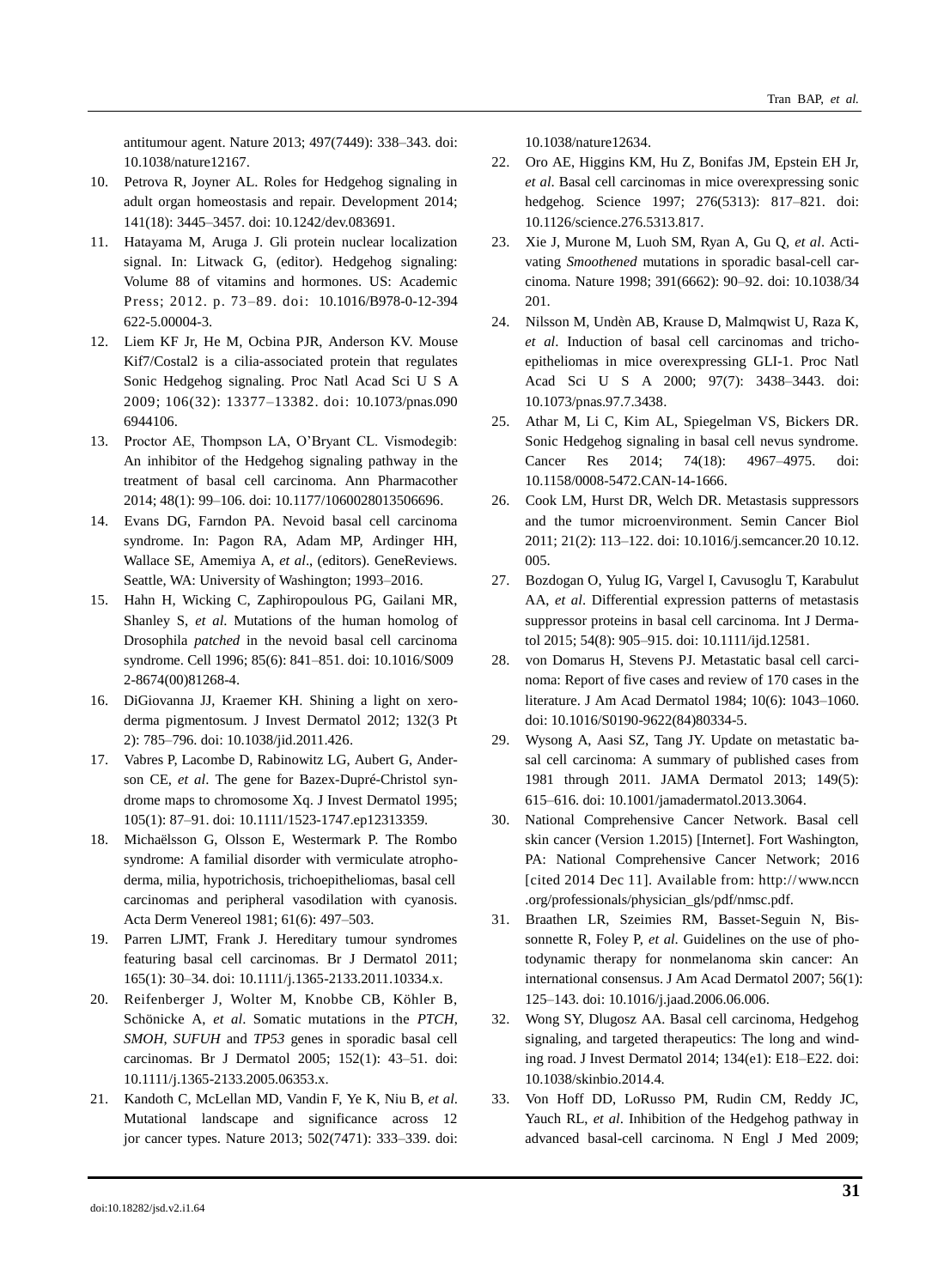<span id="page-9-0"></span>361(12): 1164–1172. doi: 10.1056/NEJMoa0905360.

- 34. Sekulic A, Migden MR, Oro AE, Dirix L, Lewis KD, *et al*. Efficacy and safety of vismodegib in advanced basal-cell carcinoma. N Engl J Med 2012; 366(23): 2171–2179. doi: 10.1056/NEJMoa1113713.
- <span id="page-9-1"></span>35. Axelson M, Liu K, Jiang X, He K, Wang J, *et al*. U.S. Food and Drug Administration approval: Vismodegib for recurrent, locally advanced, or metastatic basal cell carcinoma. Clin Cancer Res 2013; 19(9): 2289–2293. doi: 10.1158/1078-0432.CCR-12-1956.
- <span id="page-9-2"></span>36. Sekulic A, Migden MR, Lewis K, Hainsworth JD, Solomon JA, *et al*. Pivotal ERIVANCE basal cell carcinoma (BCC) study: 12-month update of efficacy and safety of vismodegib in advanced BCC. J Am Acad Dermatol 2015; 72(6): 1021–1026.e8. doi: 10.1016/ j.jaad.201 5.03.021.
- <span id="page-9-3"></span>37. Sofen H, Gross KG, Goldberg LH, Sharata H, Hamilton TK, *et al*. A phase II, multicenter, open-label, 3-cohort trial evaluating the efficacy and safety of vismodegib in operable basal cell carcinoma. J Am Acad Dermatol 2015; 73(1): 99–105.e1. doi: 10.1016/j.jaad.2015.03.013.
- <span id="page-9-4"></span>38. Jimeno A, Weiss GJ, Miller WH Jr, Gettinger S, Eigl BJC, *et al*. Phase I study of the Hedgehog pathway inhibitor IPI-926 in adult patients with solid tumors. Clin Cancer Res 2013; 19(10): 2766–2774. doi: 10.1158/1078-04 32.CCR-12-3654.
- <span id="page-9-5"></span>39. Migden MR, Guminski A, Gutzmer R, Dirix L, Lewis KD, *et al*. Treatment with two different doses of sonidegib in patients with locally advanced or metastatic basal cell carcinoma (BOLT): A multicentre, randomised, double-blind phase 2 trial. Lancet Oncol 2015; 16(6): 716–728. doi: 10.1016/S1470-2045(15)70100-2.
- <span id="page-9-6"></span>40. Dummer R, Guminski A, Gutzmer R, Dirix L, Lewis KD, *et al*. The 12-month analysis from Basal Cell Carcinoma Outcomes with LDE225 Treatment (BOLT): A phase II, randomized, double-blind study of sonidegib in patients with advanced basal cell carcinoma. J Am Acad Dermatol 2016; 75(1): 113–25.e5. doi: 10.1016/j.jaad. 2016.02.1 226.
- <span id="page-9-7"></span>41. Tang T, Tang JY, Li D, Reich M, Callahan CA, *et al*. Targeting superficial or nodular basal cell carcinoma with topically formulated small molecule inhibitor of smoothened. Clin Cancer Res 2011; 17(10): 3378–3387. doi: 10.1158/1078-0432.CCR-10-3370.
- <span id="page-9-8"></span>42. Lauressergues E, Heusler P, Lestienne F, Troulier D, Rauly-Lestienne I, *et al*. Pharmacological evaluation of a series of smoothened antagonists in signaling pathways and after topical application in a depilated mouse model. Pharmacol Res Perspect 2016; 4(2): e00214. doi: 10.1002/prp2.214.
- <span id="page-9-9"></span>43. Riedlinger D, Bahra M, Boas-Knoop S, Lippert S, Bradtmöller M, *et al*. Hedgehog pathway as a potential treatment target in human cholangiocarcinoma. J Hepato-Biliary-Pancreat Sci 2014; 21(8): 607–615. doi: 10.1002/jhbp.107.
- <span id="page-9-10"></span>44. Akare UR, Bandaru S, Shaheen U, Singh PK, Tiwari G, *et al*. Molecular docking approaches in identification of High affinity inhibitors of human SMO receptor. Bioinformation 2014; 10(12): 737–742. doi: 10.6026/ 97320630010737.
- <span id="page-9-11"></span>45. Siu LL, Papadopoulos K, Alberts SR, Kirchoff-Ross R, Vakkalagadda B, *et al*. A first-in-human, phase I study of an oral Hedgehog (HH) pathway antagonist, BMS-833923 (XL139), in subjects with advanced or metastatic solid tumors. J Clin Oncol 2010; 28: 15s (suppl; abstr 2501).
- <span id="page-9-12"></span>46. Galimberti F, Busch AM, Chinyengetere F, Ma T, Sekula D, *et al*. Response to inhibition of smoothened in diverse epithelial cancer cells that lack smoothened or patched 1 mutations. Int J Oncol 2012; 41(5): 1751–1761. doi: 10.3892/ijo.2012.1599.
- <span id="page-9-13"></span>47. Wagner AJ, Messersmith WA, Shaik MN, Li S, Zheng X, *et al*. A phase I study of PF-04449913, an oral hedgehog inhibitor, in patients with advanced solid tumors. Clin Cancer Res 2015; 21(5): 1044–1051. doi: 10.1158/1078-0432.CCR-14-1116.
- <span id="page-9-14"></span>48. Fukushima N, Minami Y, Kakiuchi S, Kuwatsuka Y, Hayakawa F, *et al*. Small-molecule hedgehog inhibitor attenuates the leukemia-initiation potential of acute myeloid leukemia cells. Cancer Sci 2016. doi: 10.1111/cas.13019.
- <span id="page-9-15"></span>49. Giordani G, Barraco M, Giangrande A, Martinelli G, Guadagnuolo V, *et al*. The human Smoothened inhibitor PF-04449913 induces exit from quiescence and loss of multipotent drosophila hematopoietic progenitor cells. Oncotarget 2016; 7(34): 55313–55327. doi: 10.18632/oncotarget.10879.
- <span id="page-9-16"></span>50. Peukert S, He F, Dai M, Zhang R, Sun Y, *et al*. Discovery of NVP-LEQ506, a second-generation inhibitor of smoothened. ChemMedChem 2013; 8(8): 1261–1265. doi: 10.1002/cmdc.201300217.
- <span id="page-9-17"></span>51. Novartis Pharmaceuticals. A dose finding and safety study of oral LEQ506 in patients with advanced solid tumors. [Internet]. Switzerland: Novartis Pharmaceuticals; 2016 [updated 2016 Oct 7; cited 2014 Dec 14]. Available from: https://clinicaltrials.gov/ct2/show/NCT01106508.
- <span id="page-9-18"></span>52. Ishii T, Shimizu Y, Nakashima K, Kondo S, Ogawa K, *et al*. Inhibition mechanism exploration of investigational drug TAK-441 as inhibitor against vismodegib-resistant Smoothened mutant. Eur J Pharmacol 2014;723: 305–313.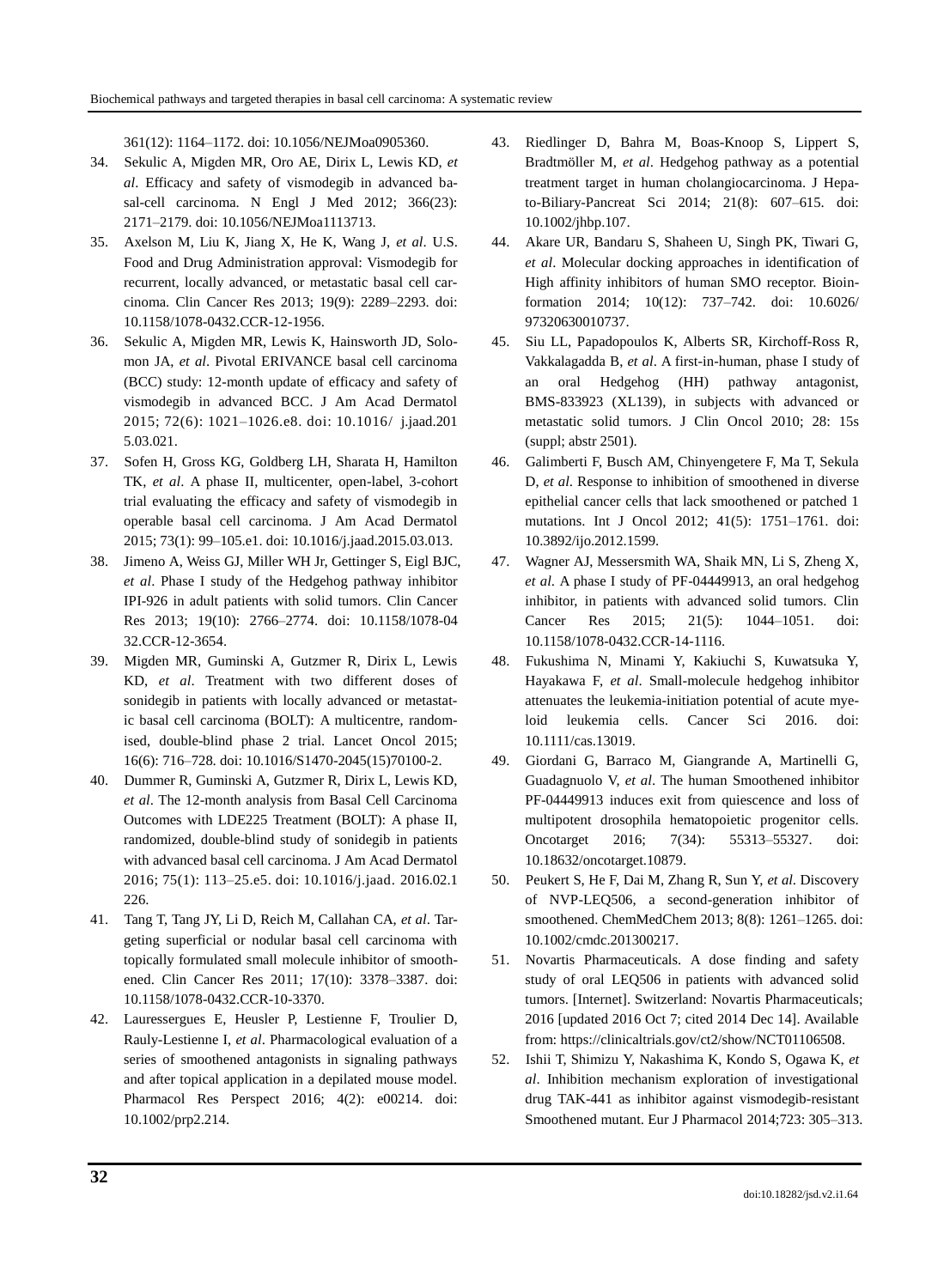<span id="page-10-0"></span>doi: 10.1016/j.ejphar.2013.11.014.

- 53. Goldman J, Gail Eckhardt S, Borad MJ, Curtis KK, Hidalgo M, *et al*. Phase I dose-escalation trial of the oral investigational Hedgehog signaling pathway inhibitor TAK-441 in patients with advanced solid tumors. Clin Cancer Res 2015; 21(5): 1002–1009. doi: 10.1158/1078-0432.CCR-14-1234.
- <span id="page-10-1"></span>54. Chen JK, Taipale J, Young KE, Maiti T, Beachy PA. Small molecule modulation of Smoothened activity. Proc Natl Acad Sci U S A 2002; 99(22): 14071–14076. doi: 10.1073/pnas.182542899.
- <span id="page-10-2"></span>55. Kim J, Tang JY, Gong R, Kim J, Lee JJ, *et al*. Itraconazole, a commonly used antifungal that inhibits Hedgehog pathway activity and cancer growth. Cancer Cell 2010; 17(4): 388–399. doi: 10.1016/j.ccr.2010.02.027.
- <span id="page-10-3"></span>56. Kim J, Aftab BT, Tang JY, Kim D, Lee AH, *et al*. Itraconazole and arsenic trioxide inhibit Hedgehog pathway activation and tumor growth associated with acquired resistance to smoothened antagonists. Cancer Cell 2013; 23(1): 23–34. doi: 10.1016/j.ccr.2012.11.017.
- <span id="page-10-4"></span>57. Kim DJ, Kim J, Spaunhurst K, Montoya J, Khodosh R, *et al*. Open-label, exploratory phase II trial of oral itraconazole for the treatment of basal cell carcinoma. J Clin Oncol 2014; 32(8): 745-751. doi: 10.1200/JC O.2013.49.9525.
- <span id="page-10-5"></span>58. Ally MS, Ransohoff K, Sarin K, Atwood SX, Rezaee M, *et al*. Effects of combined treatment with arsenic trioxide and itraconazole in patients with refractory ic basal cell carcinoma. JAMA Dermatol 2016; 152(4): 452–456. doi: 10.1001/jamadermatol.2015.5473.
- <span id="page-10-6"></span>59. Bender MH, Hipskind PA, Capen AR, Cockman M, Credille KM, *et al*. Abstract 2819: Identification and characterization of a novel smoothened antagonist for the treatment of cancer with deregulated Hedgehog signaling. Cancer Res 2011; 71(8 Supplement): 2819–2819. doi: 10.1158/1538-7445.AM2011-2819.
- <span id="page-10-7"></span>60. DeBerardinis AM, Banerjee U, Miller M, Lemieux S, Hadden MK. Probing the structural requirements for vitamin D3 inhibition of the Hedgehog signaling pathway. Bioorg Med Chem Lett 2012; 22(14): 4859–4863. doi: 10.1016/j.bmcl.2012.05.037.
- <span id="page-10-8"></span>61. Brinkhuizen T, Frencken KJA, Nelemans PJ, Hoff MLS, Kelleners-Smeets NWJ, *et al*. The effect of topical diclofenac 3% and calcitriol 3 μg/g on superficial basal cell carcinoma (sBCC) and nodular basal cell carcinoma (nBCC): A phase II, randomized controlled trial. J Am Acad Dermatol 2016; 75(1): 126–134. doi: 10.1016/j.jaad .2016.01.050.
- <span id="page-10-9"></span>62. Stanton BZ, Peng LF, Maloof N, Nakai K, Wang X, *et al*. A small molecule that binds Hedgehog and blocks its signaling in human cells. Nat Chem Biol 2009; 5(3):

<span id="page-10-10"></span>154–156. doi: 10.1038/nchembio.142.

- 63. Kwong L, Bijlsma MF, Roelink H. Shh-mediated degradation of Hhip allows cell autonomous and non-cell autonomous Shh signalling. Nat Commun 2014; 5: 4849. doi: 10.1038/ncomms5849.
- <span id="page-10-11"></span>64. Maun HR, Wen X, Lingel A, de Sauvage FJ, Lazarus RA, *et al*. Hedgehog pathway antagonist 5E1 binds hedgehog at the pseudo-active site. J Biol Chem 2010; 285(34): 26570–26580. doi: 10.1074/jbc.M110.112284.
- <span id="page-10-12"></span>65. Chang Q, Foltz WD, Chaudary N, Hill RP, Hedley DW. Tumor-stroma interaction in orthotopic primary pancreatic cancer xenografts during Hedgehog pathway inhibition. Int J Cancer 2013; 133(1): 225–234. doi: 10.1002/ijc.28006.
- <span id="page-10-13"></span>66. Kim J, Lee JJ, Kim J, Gardner D, Beachy PA. Arsenic antagonizes the Hedgehog pathway by preventing ciliary accumulation and reducing stability of the Gli2 transcriptional effector. Proc Natl Acad Sci U S A 2010; 107(30): 13432–13437. doi: 10.1073/pnas.1006822107.
- <span id="page-10-14"></span>67. Tang JY. Arsenic trioxide in treating patients with basal cell carcinoma [Internet]. Stanford, California: Stanford University; 2016 [cited 2016 Sep 9]. Available from: https://clinicaltrials.gov/ct2/show/NCT01791894.
- <span id="page-10-15"></span>68. Sapijaszko MJA. Imiquimod 5% cream (Aldara) in the treatment of basal cell carcinoma. Skin Ther Lett 2005;  $10(6)$ : 2–5.
- <span id="page-10-16"></span>69. Wolff F, Loipetzberger A, Gruber W, Esterbauer H, Aberger F, *et al*. Imiquimod directly inhibits Hedgehog signalling by stimulating adenosine receptor/protein kinase A-mediated GLI phosphorylation. Oncogene 2013; 32(50): 5574–5581. doi: 10.1038/onc.2013.343.
- <span id="page-10-17"></span>70. Roozeboom MH, Arits AHMM, Mosterd K, Sommer A, Essers BAB, *et al*. Three-year follow-up results of photodynamic therapy *vs*. imiquimod *vs*. fluorouracil for treatment of superficial basal cell carcinoma: A single-blind, noninferiority, randomized controlled trial. J Invest Dermatol 2016; 136(8): 1568–1574. doi: 10.1016/j.jid.2016.03.043.
- <span id="page-10-18"></span>71. Srivastava RK, Kaylani SZ, Edrees N, Li C, Talwelkar SS, *et al*. GLI inhibitor GANT-61 diminishes embryonal and alveolar rhabdomyosarcoma growth by inhibiting Shh/AKT-mTOR axis. Oncotarget 2014; 5(23): 12151–12165. doi: 10.18632/oncotarget.2569.
- <span id="page-10-19"></span>72. Arnhold V, Boos J, Lanvers-Kaminsky C. Targeting Hedgehog signaling pathway in pediatric tumors: *In vitro* evaluation of SMO and GLI inhibitors. Cancer Chemother Pharmacol 2016; 77(3): 495–505. doi: 10.1007/s00 280-016-2962-5.
- <span id="page-10-20"></span>73. Hou X, Chen X, Zhang P, Fan Y, Ma A, *et al*. Inhibition of Hedgehog signaling by GANT58 induces apoptosis and shows synergistic antitumor activity with AKT